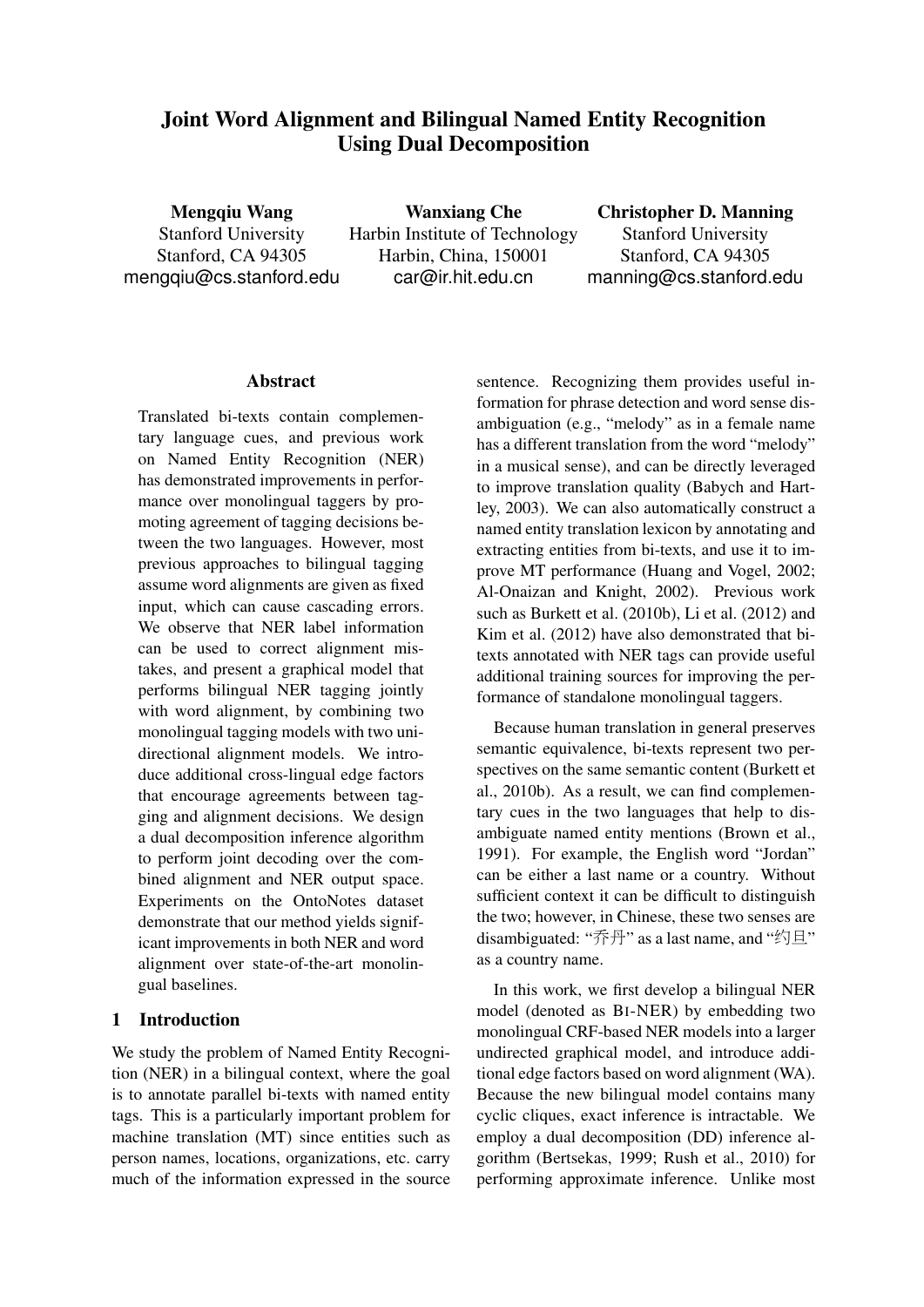

Figure 1: Example of NER labels between two word-aligned bilingual parallel sentences. The [O] tag is an example of a wrong tag assignment. The dashed alignment link between  $e_3$  and  $f_2$  is an example of alignment error.

previous applications of the DD method in NLP, where the model typically factors over two components and agreement is to be sought between the two (Rush et al., 2010; Koo et al., 2010; DeNero and Macherey, 2011; Chieu and Teow, 2012), our method decomposes the larger graphical model into many overlapping components where each alignment edge forms a separate factor. We design clique potentials over the alignment-based edges to encourage entity tag agreements. Our method does not require any manual annotation of word alignments or named entities over the bilingual training data.

The aforementioned BI-NER model assumes fixed alignment input given by an underlying word aligner. But the entity span and type predictions given by the NER models contain complementary information for correcting alignment errors. To capture this source of information, we present a novel extension that combines the BI-NER model with two uni-directional HMM-based alignment models, and perform joint decoding of NER and word alignments. The new model (denoted as BI-NER-WA) factors over five components: one NER model and one word alignment model for each language, plus a joint NER-alignment model which not only enforces NER label agreements but also facilitates message passing among the other four components. An extended DD decoding algorithm is again employed to perform approximate inference.

We give a formal definition of the Bi-NER model in Section 2, and then move to present the Bi-NER-WA model in Section 3.

#### 2 Bilingual NER by Agreement

The inputs to our models are parallel sentence pairs (see Figure 1 for an example in English and

Chinese). We denote the sentences as e (for English) and f (for Chinese). We assume access to two monolingual linear-chain CRF-based NER models that are already trained. The English-side CRF model assigns the following probability for a tag sequence y *e* :

$$
P_{CRF_e}(\mathbf{y}^e|\mathbf{e}) = \frac{\prod_{v_i \in \mathcal{V}^e} \psi(v_i) \prod_{(v_i, v_j) \in \mathcal{D}^e} \omega(v_i, v_j)}{\mathcal{Z}^e(\mathbf{e})}
$$

where  $V^e$  is the set of vertices in the CRF and  $\mathcal{D}^e$  is the set of edges.  $\psi(v_i)$  and  $\omega(v_i, v_j)$  are the node and edge clique potentials, and  $\mathcal{Z}^e(\mathbf{e})$ is the partition function for input sequence e under the English CRF model. We let  $k(\mathbf{y}^e)$  be the un-normalized log-probability of tag sequence  $y^e$ , defined as:

$$
k(\mathbf{y}^e) = \log \left( \prod_{v_i \in \mathcal{V}^e} \psi(v_i) \prod_{(v_i, v_j) \in \mathcal{D}^e} \omega(v_i, v_j) \right)
$$

Similarly, we define model  $P_{CRF_f}$  and unnormalized log-probability  $l(\mathbf{y}^f)$  for Chinese.

We also assume that a set of word alignments  $(A = \{(i, j) : e_i \leftrightarrow f_j\})$  is given by a word aligner and remain fixed in our model.

For clarity, we assume  $y^e$  and  $y^f$  are binary variables in the description of our algorithms. The extension to the multi-class case is straight-forward and does not affect the core algorithms.

#### 2.1 Hard Agreement

We define a BI-NER model which imposes hard agreement of entity labels over aligned word pairs. At inference time, we solve the following opti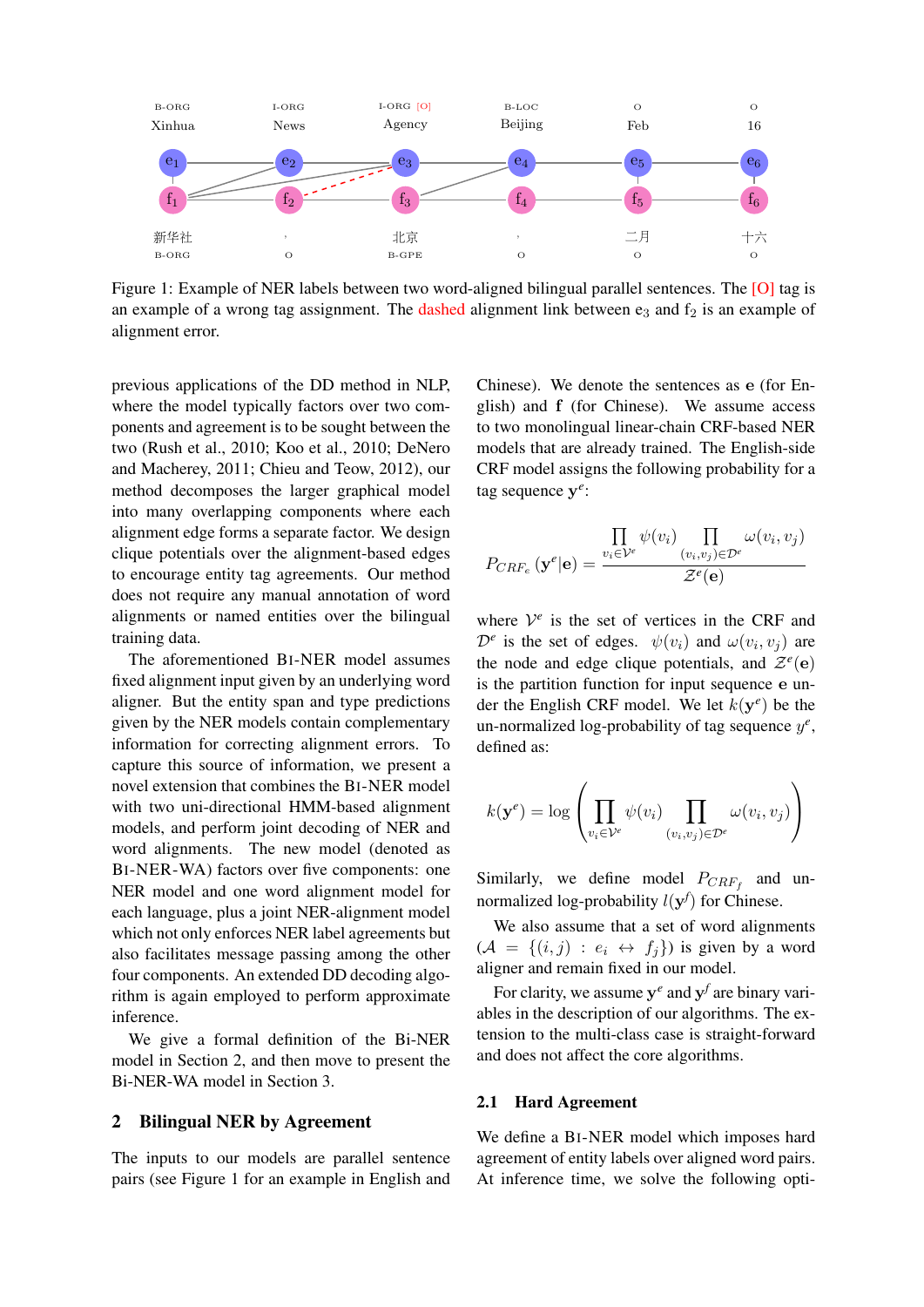mization problem:

$$
\max_{\mathbf{y}^e, \mathbf{y}^f} \log (P_{CRF_e}(\mathbf{y}^e)) + \log (P_{CRF_f}(\mathbf{y}^f))
$$
  
= 
$$
\max_{\mathbf{y}^e, \mathbf{y}^f} k(\mathbf{y}^e) + l(\mathbf{y}^f) - \log \mathcal{Z}_e(\mathbf{e}) - \log \mathcal{Z}_f(\mathbf{f})
$$
  

$$
\approx \max_{\mathbf{y}^e, \mathbf{y}^f} k(\mathbf{y}^e) + l(\mathbf{y}^f)
$$
  

$$
\Rightarrow y_i^e = y_j^f \quad \forall (i, j) \in \mathcal{A}
$$

We dropped the  $\mathcal{Z}_e(\mathbf{e})$  and  $\mathcal{Z}_f(\mathbf{f})$  terms because they remain constant at inference time.

The Lagrangian relaxation of this term is:

$$
L\left(\mathbf{y}^e, \mathbf{y}^f, \mathbf{U}\right) =
$$

$$
k\left(\mathbf{y}^e\right) + l\left(\mathbf{y}^f\right) + \sum_{(i,j) \in \mathcal{A}} u(i,j) \left(y_i^e - y_j^f\right)
$$

where  $u(i, j)$  are the Lagrangian multipliers.

Instead of solving the Lagrangian directly, we can form the dual of this problem and solve it using dual decomposition (Rush et al., 2010):

$$
\min_{\mathbf{U}} \left( \max_{y^e} \left[ k(\mathbf{y}^e) + \sum_{(i,j) \in \mathcal{A}} u(i,j) y_i^e \right] + \max_{y^f} \left[ l(\mathbf{y}^f) - \sum_{(i,j) \in \mathcal{A}} u(i,j) y_j^f \right] \right)
$$

Similar to previous work, we solve this DD problem by iteratively updating the sub-gradient as depicted in Algorithm 1.  $T$  is the maximum number of iterations before early stopping, and  $\alpha_t$ is the learning rate at time  $t$ . We adopt a learning rate update rule from Koo et al. (2010) where  $\alpha_t$  is defined as  $\frac{1}{N}$ , where N is the number of times we observed a consecutive dual value increase from iteration 1 to t.

A thorough introduction to the theoretical foundations of dual decomposition algorithms is beyond the scope of this paper; we encourage unfamiliar readers to read Rush and Collins (2012) for a full tutorial.

## 2.2 Soft Agreement

The previously discussed hard agreement model rests on the core assumption that aligned words must have identical entity tags. In reality, however, this assumption does not always hold. Firstly, assuming words are correctly aligned, their entity tags may not agree due to inconsistency in annotation standards. In Figure 1, for example, the

Algorithm 1 DD inference algorithm for hard agreement model.

$$
\forall (i, j) \in \mathcal{A}: u(i, j) = 0
$$
\n
$$
\text{for } t \leftarrow 1 \text{ to } T \text{ do}
$$
\n
$$
\mathbf{y}^{e*} \leftarrow \operatorname{argmax} k(\mathbf{y}^e) + \sum_{(i, j) \in A} u(i, j) y_i^e
$$
\n
$$
\mathbf{y}^{f*} \leftarrow \operatorname{argmax} l(\mathbf{y}^f) - \sum_{(i, j) \in A} u(i, j) y_j^f
$$
\n
$$
\text{if } \forall (i, j) \in \mathcal{A}: y_i^{e*} = y_j^{f*} \text{ then}
$$
\n
$$
\text{return } (\mathbf{y}^{e*}, \mathbf{y}^{f*})
$$
\n
$$
\text{end if}
$$
\n
$$
\text{for all } (i, j) \in \mathcal{A} \text{ do}
$$
\n
$$
u(i, j) \leftarrow u(i, j) + \alpha_t \left( y_j^{f*} - y_i^{e*} \right)
$$
\n
$$
\text{end for}
$$
\n
$$
\text{end for}
$$
\n
$$
\text{return } (\mathbf{y}_{(\mathbf{T})}^{e*}, \mathbf{y}_{(\mathbf{T})}^{f*})
$$

word "Beijing" can be either a Geo-Political Entity (GPE) or a location. The Chinese annotation standard may enforce that "Beijing" should always be tagged as GPE when it is mentioned in isolation, while the English standard may require the annotator to judge based on word usage context. The assumption in the hard agreement model can also be violated if there are word alignment errors.

In order to model this uncertainty, we extend the two previously independent CRF models into a larger undirected graphical model, by introducing a cross-lingual edge factor  $\phi(i, j)$  for every pair of word positions  $(i, j) \in A$ . We associate a clique potential function  $h_{(i,j)}(y_i^e, y_j^f)$  $y'_j)$  for  $\phi(i,j)$ :

$$
h_{(i,j)}\left(y_i^e, y_j^f\right) = \text{pmi}\left(y_i^e, y_j^f\right)^{\hat{P}(e_i, f_j)}
$$

where  $\text{pmi}(y_i^e, y_j^f)$  $y'_j$ ) is the point-wise mutual information (PMI) of the tag pair, and we raise it to the power of a posterior alignment probability  $\hat{P}(e_i, f_j)$ . For a pair of NEs that are aligned with low probability, we cannot be too sure about the association of the two NEs, therefore the model should not impose too much influence from the bilingual agreement model; instead, we will let the monolingual NE models make their decisions, and trust that those are the best estimates we can come up with when we do not have much confidence in their bilingual association. The use of the posterior alignment probability facilitates this purpose.

Initially, each of the cross-lingual edge factors will attempt to assign a pair of tags that has the highest PMI score, but if the monolingual taggers do not agree, a penalty will start accumulating over this pair, until some other pair that agrees better with the monolingual models takes the top spot.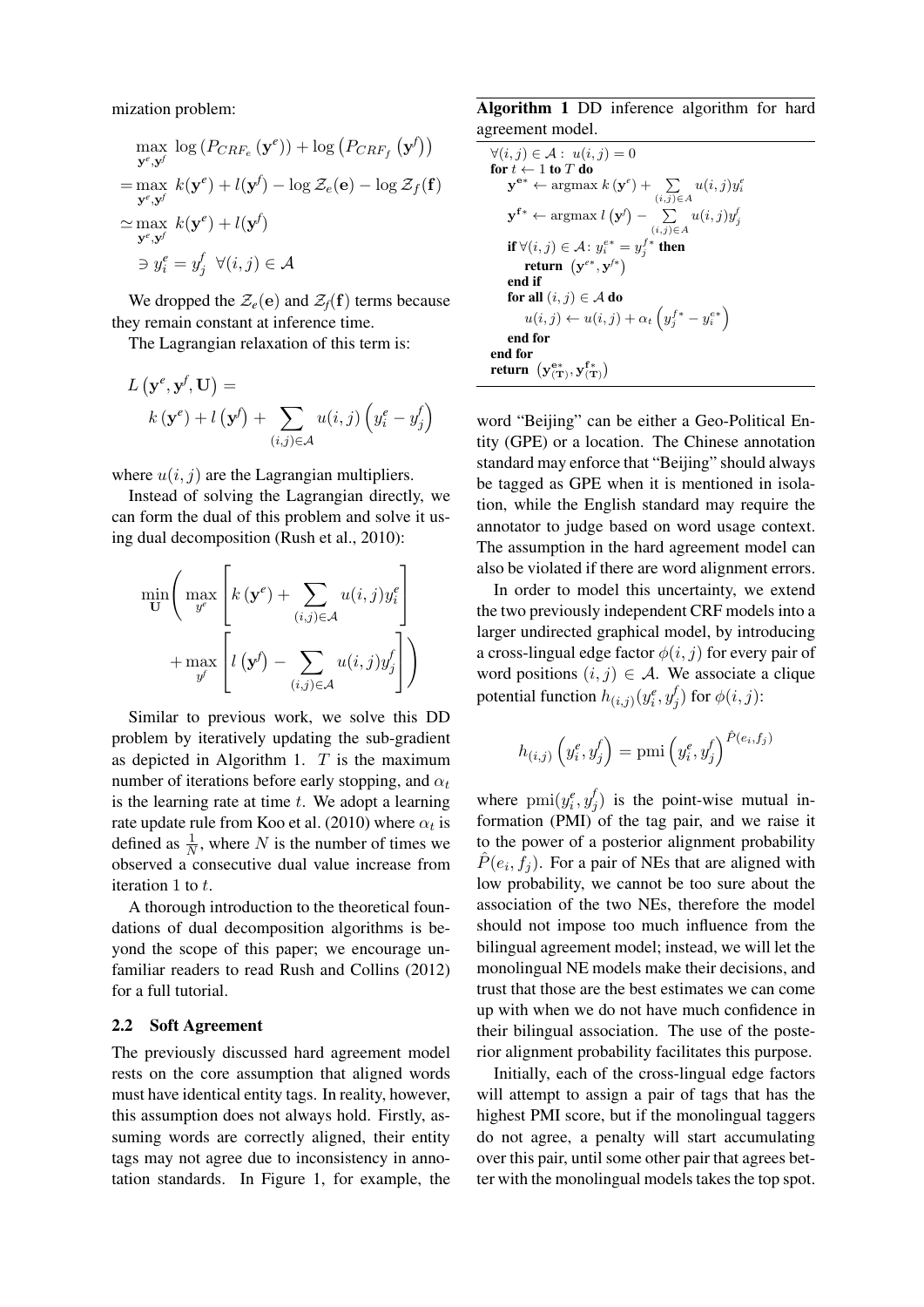Simultaneously, the monolingual models will also be encouraged to agree with the cross-lingual edge factors. This way, the various components effectively trade penalties indirectly through the crosslingual edges, until a tag sequence that maximizes the joint probability is achieved.

Since we assume no bilingually annotated NER corpus is available, in order to get an estimate of the PMI scores, we first tag a collection of unannotated bilingual sentence pairs using the monolingual CRF taggers, and collect counts of aligned entity pairs from this auto-generated tagged data.

Each of the  $\phi(i, j)$  edge factors (e.g., the edge between node  $f_3$  and  $e_4$  in Figure 1) overlaps with each of the two CRF models over one vertex (e.g.,  $f_3$  on Chinese side and  $e_4$  on English side), and we seek agreement with the Chinese CRF model over tag assignment of  $f_j$ , and similarly for  $e_i$  on English side. In other words, no direct agreement between the two CRF models is enforced, but they both need to agree with the bilingual edge factors.

The updated optimization problem becomes:

$$
\max_{\mathbf{y}^{e^{(k)}}\mathbf{y}^{f^{(l)}}\mathbf{y}^{e^{(h)}}\mathbf{y}^{f^{(h)}}} k\left(\mathbf{y}^{e^{(k)}}\right) + l\left(\mathbf{y}^{f^{(l)}}\right) + \sum_{(i,j)\in\mathcal{A}} h_{(i,j)}\left(y_i^{e^{(h)}}, y_j^{f^{(h)}}\right)
$$

$$
\exists \forall (i,j) \in \mathcal{A}: \left(y_i^{e^{(k)}} = y_i^{e^{(h)}}\right) \wedge \left(y_j^{f^{(l)}} = y_j^{f^{(h)}}\right)
$$

where the notation  $y_i^{e^{(k)}}$  $e^{(k)}$  denotes tag assignment to word  $e_i$  by the English CRF and  $y_i^{e^{(h)}}$  $e^{(n)}$  denotes assignment to word  $e_i$  by the bilingual factor;  $y_j^{f^{(l)}}$ j denotes the tag assignment to word  $f_j$  by the Chinese CRF and  $y_j^{f^{(h)}}$  $j_j^{(1)}$  denotes assignment to word  $f_i$  by the bilingual factor.

The updated DD algorithm is illustrated in Algorithm 2 (case 2). We introduce two separate sets of dual constraints w*<sup>e</sup>* and w*<sup>f</sup>* , which range over the set of vertices on their respective half of the graph. Decoding the edge factor model  $h_{(i,j)}(y_i^\epsilon, y_j^\epsilon$  $j_j$ ) simply involves finding the pair of tag assignments that gives the highest PMI score, subject to the dual constraints.

The way DD algorithms work in decomposing undirected graphical models is analogous to other message passing algorithms such as loopy belief propagation, but DD gives a stronger optimality guarantee upon convergence (Rush et al., 2010).

## 3 Joint Alignment and NER Decoding

In this section we develop an extended model in which NER information can in turn be used to improve alignment accuracy. Although we have seen more than a handful of recent papers that apply the dual decomposition method for joint inference problems, all of the past work deals with cases where the various model components have the same inference output space (e.g., dependency parsing (Koo et al., 2010), POS tagging (Rush et al., 2012), etc.). In our case the output space is the much more complex joint alignment and NER tagging space. We propose a novel dual decomposition variant for performing inference over this joint space.

Most commonly used alignment models, such as the IBM models and HMM-based aligner are unsupervised learners, and can only capture simple distortion features and lexical translational features due to the high complexity of the structure prediction space. On the other hand, the CRFbased NER models are trained on manually annotated data, and admit richer sequence and lexical features. The entity label predictions made by the NER model can potentially be leveraged to correct alignment mistakes. For example, in Figure 1, if the tagger knows that the word "Agency" is tagged I-ORG, and if it also knows that the first comma in the Chinese sentence is not part of any entity, then we can infer it is very unlikely that there exists an alignment link between "Agency" and the comma.

To capture this intuition, we extend the BI-NER model to jointly perform word alignment and NER decoding, and call the resulting model BI-NER-WA. As a first step, instead of taking the output from an aligner as fixed input, we incorporate two uni-directional aligners into our model. We name the Chinese-to-English aligner model as  $m(\mathbf{B}^e)$ and the reverse directional model  $n(\mathbf{B}^f)$ .  $\mathbf{B}^e$  is a matrix that holds the output of the Chinese-to-English aligner. Each  $b^e(i, j)$  binary variable in  $\mathbf{B}^e$  indicates whether  $f_j$  is aligned to  $e_i$ ; similarly we define output matrix  $\mathbf{B}^f$  and  $b^f(i, j)$  for Chinese. In our experiments, we used two HMMbased alignment models. But in principle we can adopt any alignment model as long as we can perform efficient inference over it.

We introduce a cross-lingual edge factor  $\zeta(i, j)$ in the undirected graphical model for every pair of word indices  $(i, j)$ , which predicts a binary vari-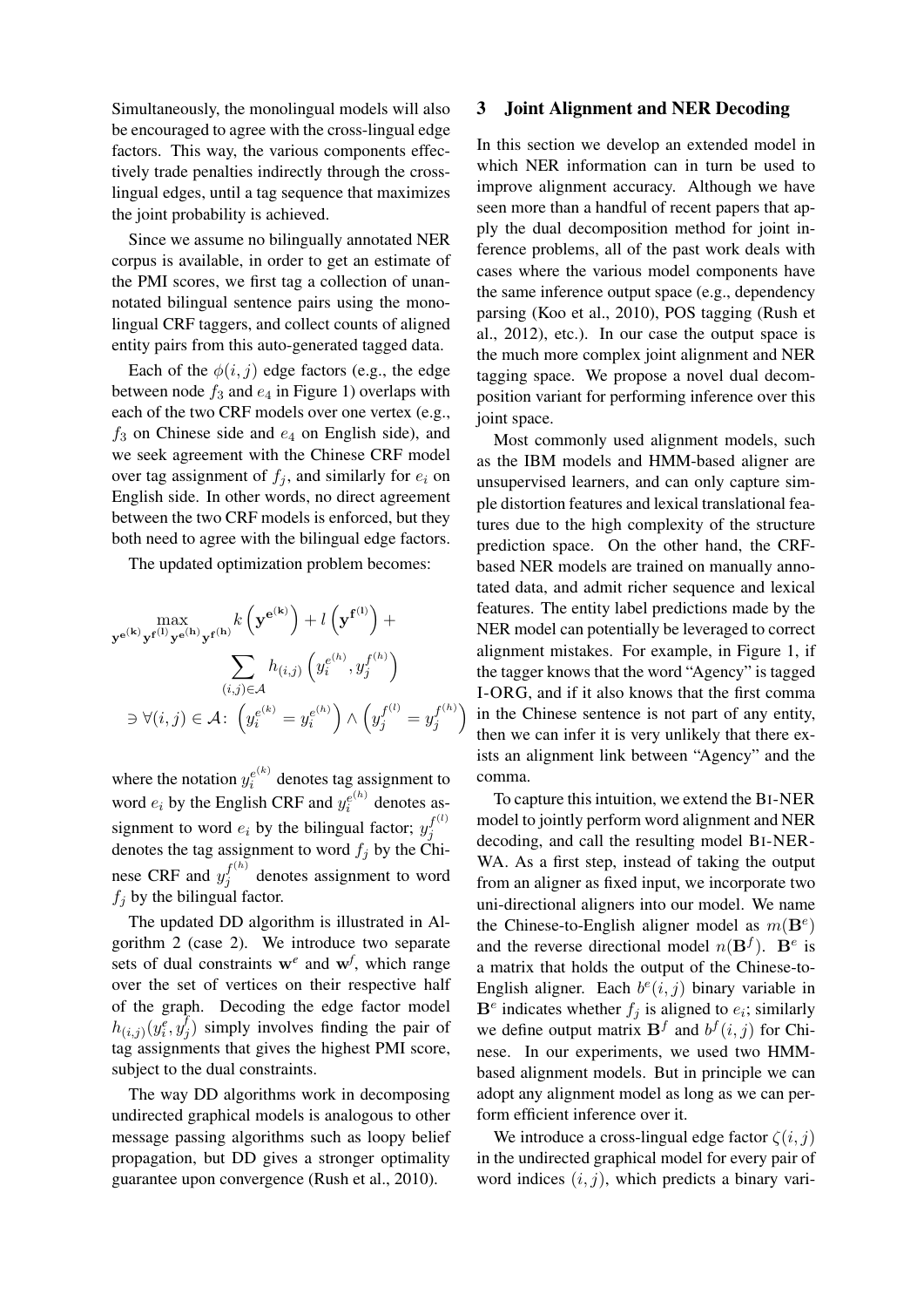Algorithm 2 DD inference algorithm for joint alignment and NER model. A line marked with (2) means it applies to the BI-NER model; a line marked with (3) means it applies to the BI-NER-WA model.

| $S \leftarrow A$                                                                                                                                                            | (2)          |
|-----------------------------------------------------------------------------------------------------------------------------------------------------------------------------|--------------|
| $S \leftarrow \{(i, j) \colon \forall i \in  \mathbf{e} , \forall j \in  \mathbf{f} \}$<br>$\forall i \in [\mathbf{e}]: w_i^e = 0; \forall j \in [\mathbf{f}]: w_j^f = 0$   | (3)<br>(2,3) |
| $\forall (i, j) \in S : d^e(i, j) = 0, d^f(i, j) = 0$                                                                                                                       | (3)          |
| for $t \leftarrow 1$ to $T$ do                                                                                                                                              |              |
| $\mathbf{y}^{\mathbf{e^{(k)}}*} \leftarrow \operatorname{argmax} k\left(\mathbf{y}^{\mathbf{e^{(k)}}}\right) + \sum_{i \in  \mathbf{e} } w_i^e y_i^{e^{(k)}}$               | (2,3)        |
| $\mathbf{y}^{\mathbf{f}^{(1)*}} \leftarrow \operatorname{argmax} l\left(\mathbf{y}^{\mathbf{f}^{(1)}}\right) + \sum\limits_{i \in  \mathbf{f} } {w_{j}^{f}y_{j}^{f^{(1)}}}$ | (2,3)        |
| $\mathbf{B}^{e*} \leftarrow \text{argmax } m(\mathbf{B}^e) + \sum_{(i,j)} d^e(i,j) b^e(i,j)$                                                                                | (3)          |
| $\mathbf{B}^{f*} \leftarrow \text{argmax} \; n\left(\mathbf{B}^{f}\right) + \sum_{(i,j)} d^{f}(i,j) b^{f}(i,j)$                                                             | (3)          |
| for all $(i, j) \in S$ do                                                                                                                                                   |              |
|                                                                                                                                                                             |              |
| $(y_i^{e^{(h)*}}y_j^{f^{(h)*}}) \leftarrow -w_i^e y_i^{e^{(h)}} - w_j^f y_j^{f^{(h)}} \ + \arg\!\max h_{(i,j)}(y_i^{e^{(q)}}y_j^{f^{(q)}})$                                 | (2)          |
| $(y_i^{e^{(q)}\ast}y_j^{f^{(q)}\ast}a(i,j)^{\ast}) \leftarrow -w_i^{e}y_i^{e^{(q)}} - w_j^{f}y_j^{f^{(q)}}$                                                                 |              |
| $+ \operatorname{argmax} q_{(i,j)}(y_i^{e^{(q)}}y_j^{f^{(q)}}a(i,j))$                                                                                                       |              |
| $-d^{e}(i, j)a(i, j) - d^{f}(i, j)a(i, j)$<br>end for                                                                                                                       | (3)          |
| Conv = $(\mathbf{y}^{e^{(k)}} = \mathbf{y}^{e^{(q)}} \wedge \mathbf{y}^{f^{(l)}} = \mathbf{y}^{f^{(q)}})$                                                                   | (2)          |
| Conv = $(\mathbf{B}^e = \mathbf{A} = \mathbf{B}^f \wedge \mathbf{y}^{e^{(k)}} = \mathbf{y}^{e^{(q)}} \wedge \mathbf{y}^{f^{(l)}} = \mathbf{y}^{f^{(q)}})$                   | (3)          |
| if $Conv = true$ , then                                                                                                                                                     |              |
|                                                                                                                                                                             | (2)          |
| <b>return</b> $(\mathbf{y}^{e^{(\mathbf{k})^*}}, \mathbf{y}^{f^{(1)*}})$<br><b>return</b> $(\mathbf{y}^{e^{(\mathbf{k})^*}}, \mathbf{y}^{f^{(1)*}}, \mathbf{A})$            | (3)          |
| else                                                                                                                                                                        |              |
| for all $i \in  e $ do                                                                                                                                                      |              |
| $w_i^e \leftarrow w_i^e + \alpha_t \left( y_i^{e^{(q h)*}} - y_i^{e^{(k)*}} \right)$                                                                                        | (2,3)        |
| end for<br>for all $j \in  f $ do                                                                                                                                           |              |
| $w_j^f \leftarrow w_j^f + \alpha_t \left( y_j^{f(q h)*} - y_j^{f^{(l)*}} \right)$                                                                                           | (2,3)        |
| end for                                                                                                                                                                     |              |
| for all $(i, j) \in S$ do                                                                                                                                                   |              |
| $d^{e}(i, j) \leftarrow d^{e}(i, j) + \alpha_{t} (a^{e*}(i, j) - b^{e*}(i, j))$<br>$d^{f}(i, j) \leftarrow d^{f}(i, j) + \alpha_t (a^{f*}(i, j) - b^{f*}(i, j))$            | (3)          |
| end for                                                                                                                                                                     | (3)          |
| end if                                                                                                                                                                      |              |
| end for                                                                                                                                                                     |              |
| $\begin{pmatrix} \mathbf{y_{(T)}^{e(k)*}}, \mathbf{y_{(T)}^{f^{(1)*}}} \ \mathbf{y_{(T)}^{e(k)*}}, \mathbf{y_{(T)}^{f^{(1)*}}}, \mathbf{A_{(T)}} \end{pmatrix}$<br>return   | (2)          |
| return                                                                                                                                                                      | (3)          |
|                                                                                                                                                                             |              |

able  $a(i, j)$  for an alignment link between  $e_i$  and  $f_i$ . The edge factor also predicts the entity tags for  $e_i$  and  $f_j$ .

The new edge potential  $q$  is defined as:

$$
q_{(i,j)}\left(y_i^e, y_j^f, a(i,j)\right) =
$$
  
\n
$$
\log(P(a(i,j) = 1)) + S(y_i^e, y_j^f | a(i,j))^{P(a(i,j) = 1)}
$$
  
\n
$$
S(y_i^e, y_j^f | a(i,j)) = \begin{cases} \text{pmi}(y_i^e, y_j^f), \text{if } a(i,j) = 1\\ 0, \text{else} \end{cases}
$$

 $P(a(i, j) = 1)$  is the alignment probability assigned by the bilingual edge factor between node  $e_i$  and  $f_j$ . We initialize this value to  $\hat{P}(e_i, f_j) =$ 1  $\frac{1}{2}(P_m(e_i, f_j) + P_n(e_i, f_j))$ , where  $P_m(e_i, f_j)$  and  $P_n(e_i, f_j)$  are the posterior probabilities assigned by the HMM-aligners.

The joint optimization problem is defined as:

$$
\max_{\mathbf{y}e^{(\mathbf{k})}\mathbf{y}^{f^{(1)}}\mathbf{y}^{e^{(\mathbf{h})}}\mathbf{y}^{f^{(\mathbf{h})}}\mathbf{B}^e\mathbf{B}^f\mathbf{A}} k(\mathbf{y}e^{(\mathbf{k})}) + l(\mathbf{y}^{f^{(1)}}) +
$$
  
\n
$$
m(\mathbf{B}^e) + n(\mathbf{B}^f) + \sum_{(i \in [\mathbf{e}], j \in [\mathbf{f}]})} q_{(i,j)}(y_i^{e^h}, y_j^{f^{(h)}}, a(i, j))
$$
  
\n
$$
\Rightarrow \forall (i, j): (b^e(i, j) = a(i, j)) \land (b^f(i, j) = a(i, j))
$$
  
\n
$$
\land \text{ if } a(i, j) = 1 \text{ then } (y_i^{e^{(\mathbf{k})}} = y_i^{e^{(\mathbf{k})}}) \land (y_j^{f^{(\mathbf{l})}} = y_j^{f^{(\mathbf{h})}})
$$

We include two dual constraints  $d^e(i, j)$  and  $d^f(i, j)$  over alignments for every bilingual edge factor  $\zeta(i, j)$ , which are applied to the English and Chinese sides of the alignment space, respectively.

The DD algorithm used for this model is given in Algorithm 2 (case 3). One special note is that after each iteration when we consider updates to the dual constraint for entity tags, we only check tag agreements for cross-lingual edge factors that have an alignment assignment value of 1. In other words, cross-lingual edges that are not aligned do not affect bilingual NER tagging.

Similar to  $\phi(i, j)$ ,  $\zeta(i, j)$  factors do not provide that much additional information other than some selectional preferences via PMI score. But the real power of these cross-language edge cliques is that they act as a liaison between the NER and alignment models on each language side, and encourage these models to indirectly agree with each other by having them all agree with the edge cliques.

It is also worth noting that since we decode the alignment models with Viterbi inference, additional constraints such as the neighborhood constraint proposed by DeNero and Macherey (2011) can be easily integrated into our model. The neighborhood constraint enforces that if  $f_i$  is aligned to  $e_i$ , then  $f_j$  can only be aligned to  $e_{i+1}$ or  $e_{i-1}$  (with a small penalty), but not any other word position. We report results of adding neighborhood constraints to our model in Section 6.

# 4 Experimental Setup

We evaluate on the large OntoNotes (v4.0) corpus (Hovy et al., 2006) which contains manually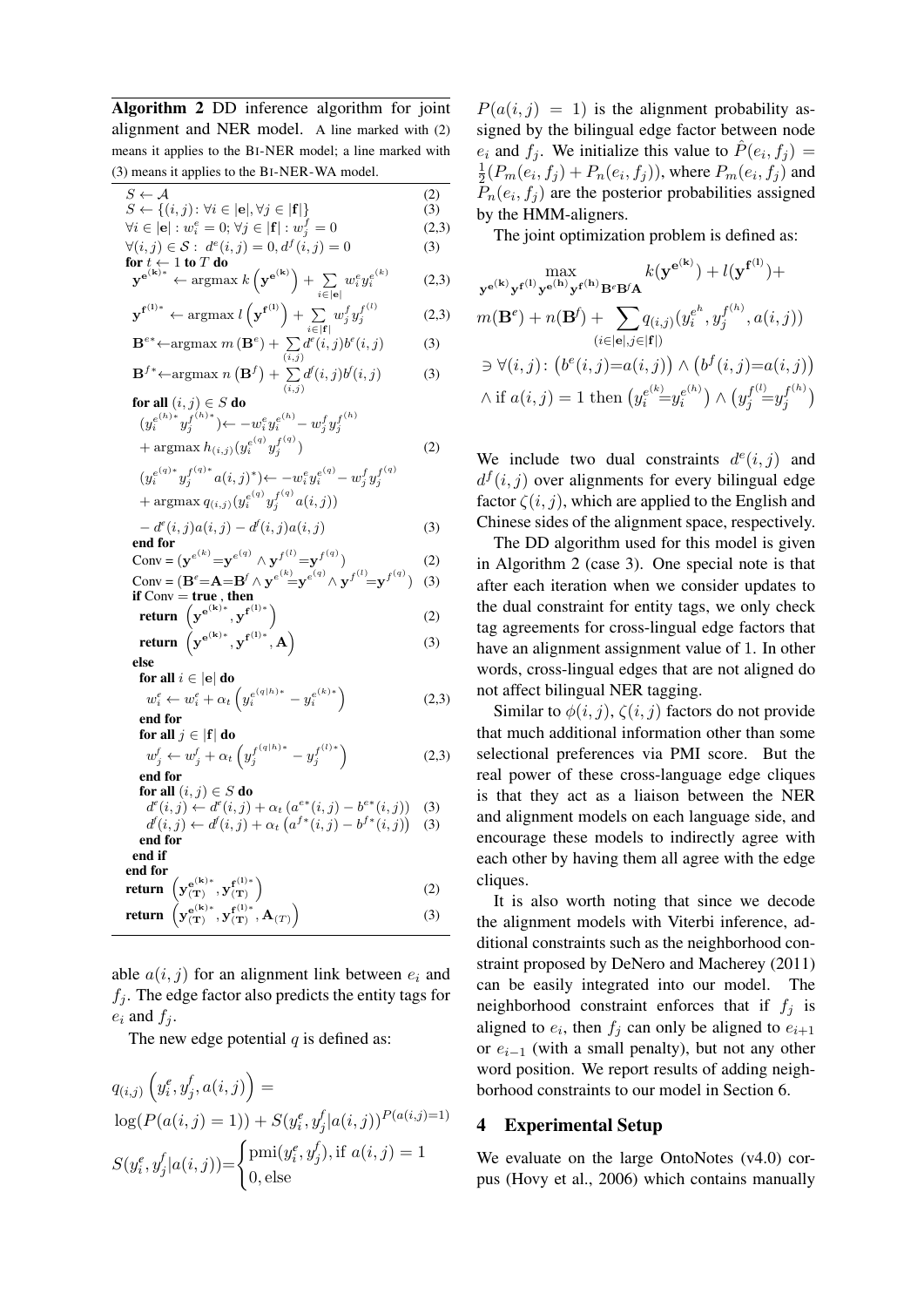annotated NER tags for both Chinese and English. Document pairs are sentence aligned using the Champollion Tool Kit (Ma, 2006). After discarding sentences with no aligned counterpart, a total of 402 documents and 8,249 parallel sentence pairs were used for evaluation. We will refer to this evaluation set as *full-set*. We use odd-numbered documents as the dev set and evennumbered documents as the blind test set. We did not perform parameter tuning on the dev set to optimize performance, instead we fix the initial learning rate to 0.5 and maximum iterations to 1,000 in all DD experiments. We only use the dev set for model development.

The Stanford CRF-based NER tagger was used as the monolingual component in our models (Finkel et al., 2005). It also serves as a stateof-the-art monolingual baseline for both English and Chinese. For English, we use the default tagger setting from Finkel et al. (2005). For Chinese, we use an improved set of features over the default tagger, which includes distributional similarity features trained on large amounts of nonoverlapping data.<sup>1</sup>

We train the two CRF models on all portions of the OntoNotes corpus that are annotated with named entity tags, except the parallel-aligned portion which we reserve for development and test purposes. In total, there are about 660 training documents (∼16k sentences) for Chinese and 1,400 documents (∼39k sentences) for English.

Out of the 18 named entity types that are annotated in OntoNotes, which include person, location, date, money, and so on, we select the four most commonly seen named entity types for evaluation. They are *person*, *location*, *organization* and *GPE*. All entities of these four types are converted to the standard BIO format, and background tokens and all other entity types are marked with tag O. When we consider label agreements over aligned word pairs in all bilingual agreement models, we ignore the distinction between  $B-$  and  $I$ tags.

We report standard NER measures (entity precision (P), recall (R) and  $F_1$  score) on the test set. Statistical significance tests are done using the paired bootstrap resampling method (Efron and Tibshirani, 1993).

For alignment experiments, we train two uni-

directional HMM models as our baseline and monolingual alignment models. The parameters of the HMM were initialized by IBM Model 1 using the agreement-based EM training algorithms from Liang et al. (2006). Each model is trained for 2 iterations over a parallel corpus of 12 million English words and Chinese words, almost twice as much data as used in previous work that yields state-of-the-art unsupervised alignment results (DeNero and Klein, 2008; Haghighi et al., 2009; DeNero and Macherey, 2011).

Word alignment evaluation is done over the sections of OntoNotes that have matching goldstandard word alignment annotations from GALE Y1Q4 dataset.<sup>2</sup> This subset contains 288 documents and 3,391 sentence pairs. We will refer to this subset as *wa-subset*. This evaluation set is over 20 times larger than the 150 sentences set used in most past evaluations (DeNero and Klein, 2008; Haghighi et al., 2009; DeNero and Macherey, 2011).

Alignments input to the BI-NER model are produced by thresholding the averaged posterior probability at 0.5. In joint NER and alignment experiments, instead of posterior thresholding, we take the direct intersection of the Viterbi-best alignment of the two directional models. We report the standard P, R,  $F_1$  and Alignment Error Rate (AER) measures for alignment experiments.

An important past work to make comparisons with is Burkett et al. (2010b). Their method is similar to ours in that they also model bilingual agreement in conjunction with two CRFbased monolingual models. But instead of using just the PMI scores of bilingual NE pairs, as in our work, they employed a feature-rich log-linear model to capture bilingual correlations. Parameters in their log-linear model require training with bilingually annotated data, which is not readily available. To counter this problem, they proposed an "up-training" method which simulates a supervised learning environment by pairing a weak classifier with strong classifiers, and train the bilingual model to rank the output of the strong classifier highly among the N-best outputs of the weak classifier. In order to compare directly with their method, we obtained the code behind Burkett et al. (2010b) and reproduced their experimental setting for the OntoNotes data. An extra set of 5,000 unannotated parallel sentence pairs are used for

<sup>&</sup>lt;sup>1</sup>The exact feature set and the CRF implementation can be found here: http://nlp.stanford.edu/ software/CRF-NER.shtml

<sup>2</sup>LDC Catalog No. LDC2006E86.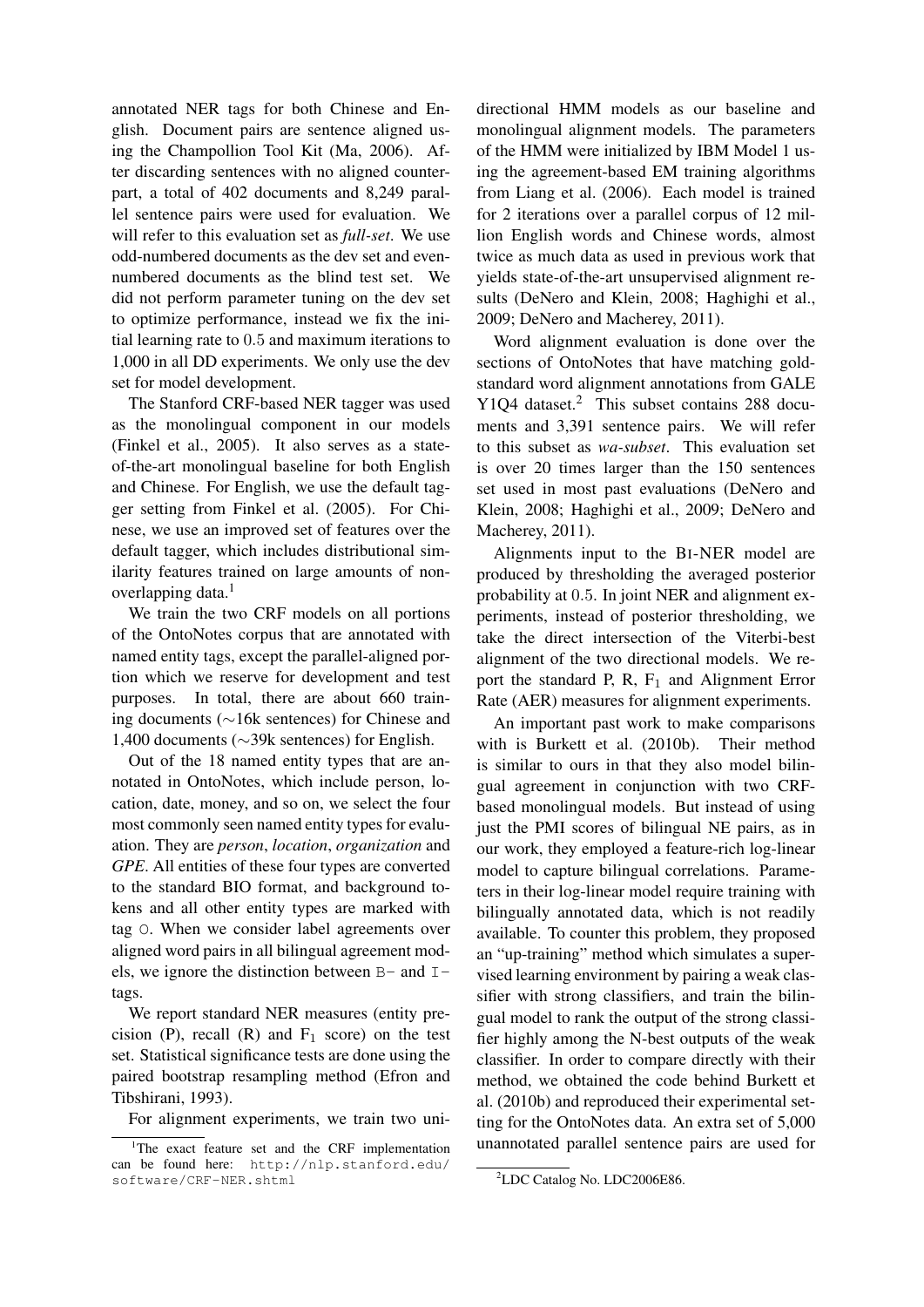|                | Chinese |       |                                       | English |       |       |  |
|----------------|---------|-------|---------------------------------------|---------|-------|-------|--|
|                | D       |       | F,                                    |         |       | F,    |  |
| Mono           | 76.89   | 61.64 | 68.42                                 | 81.98   | 74.59 | 78.11 |  |
| <b>Burkett</b> | 77.52   | 65.84 | 71.20                                 | 82.28   | 76.64 | 79.36 |  |
| Bi-soft        | 79.14   |       | $71.55$   $75.15$   $82.58$   $77.96$ |         |       | 80.20 |  |

Table 1: NER results on bilingual parallel test set. Best numbers on each measure that are statistically significantly better than the monolingual baseline and Burkett et al. (2010b) are highlighted in bold.

training the reranker, and the reranker model selection was performed on the development dataset.

## 5 Bilingual NER Results

The main results on bilingual NER over the test portion of *full-set* are shown in Table 1. We initially experimented with the hard agreement model, but it performs quite poorly for reasons we discussed in Section 2.2. The BI-NER model with soft agreement constraints, however, significantly outperforms all baselines. In particular, it achieves an absolute  $F_1$  improvement of 6.7% in Chinese and 2.1% in English over the CRF monolingual baselines.

A well-known issue with the DD method is that when the model does not necessarily converge, then the procedure could be very sensitive to hyper-parameters such as initial step size and early termination criteria. If a model only gives good performance with well-tuned hyperparameters, then we must have manually annotated data for tuning, which would significantly reduce the applicability and portability of this method to other language pairs and tasks. To evaluate the parameter sensitivity of our model, we run the model from 50 to 3000 iterations before early stopping, and with 6 different initial step sizes from 0.01 to 1. The results are shown in Figure 2. The soft agreement model does not seem to be sensitive to initial step size and almost always converges to a superior solution than the baseline.

## 6 Joint NER and Alignment Results

We present results for the BI-NER-WA model in Table 2. By jointly decoding NER with word alignment, our model not only maintains significant improvements in NER performance, but also yields significant improvements to alignment performance. Overall, joint decoding with NER alone yields a 10.8% error reduction in AER over the baseline HMM-aligners, and also gives improve-



Figure 2: Performance variance of the soft agreement models on the Chinese dev dataset, as a function of step size (*x-axis*) and maximum number of iterations before early stopping (*y-axis*).

ment over BI-NER in NER. Adding additional neighborhood constraints gives a further 6% error reduction in AER, at the cost of a small loss in Chinese NER. In terms of word alignment results, we see great increases in  $F_1$  and recall, but precision goes down significantly. This is because the joint decoding algorithm promotes an effect of "soft-union", by encouraging the two unidirectional aligners to agree more often. Adding the neighborhood constraints further enhances this union effect.

#### 7 Error Analysis and Discussion

We can examine the example in Figure 3 to gain an understanding of the model's performance. In this example, a snippet of a longer sentence pair is shown with NER and word alignment results. The monolingual Chinese tagger provides a strong cue that word  $f_6$  is a person name because the unique 4-character word pattern is commonly associated with foreign names in Chinese, and also the word is immediately preceded by the word "president". The English monolingual tagger, however, confuses the aligned word  $e_0$  with a GPE.

Our bilingual NER model is able to correct this error as expected. Similarly, the bilingual model corrects the error over  $e_{11}$ . However, the model also propagates labeling errors from the English side over the entity "Tibet Autonomous Region" to the Chinese side. Nevertheless, the resulting Chinese tags are arguably more useful than the original tags assigned by the baseline model.

In terms of word alignment, the HMM models failed badly on this example because of the long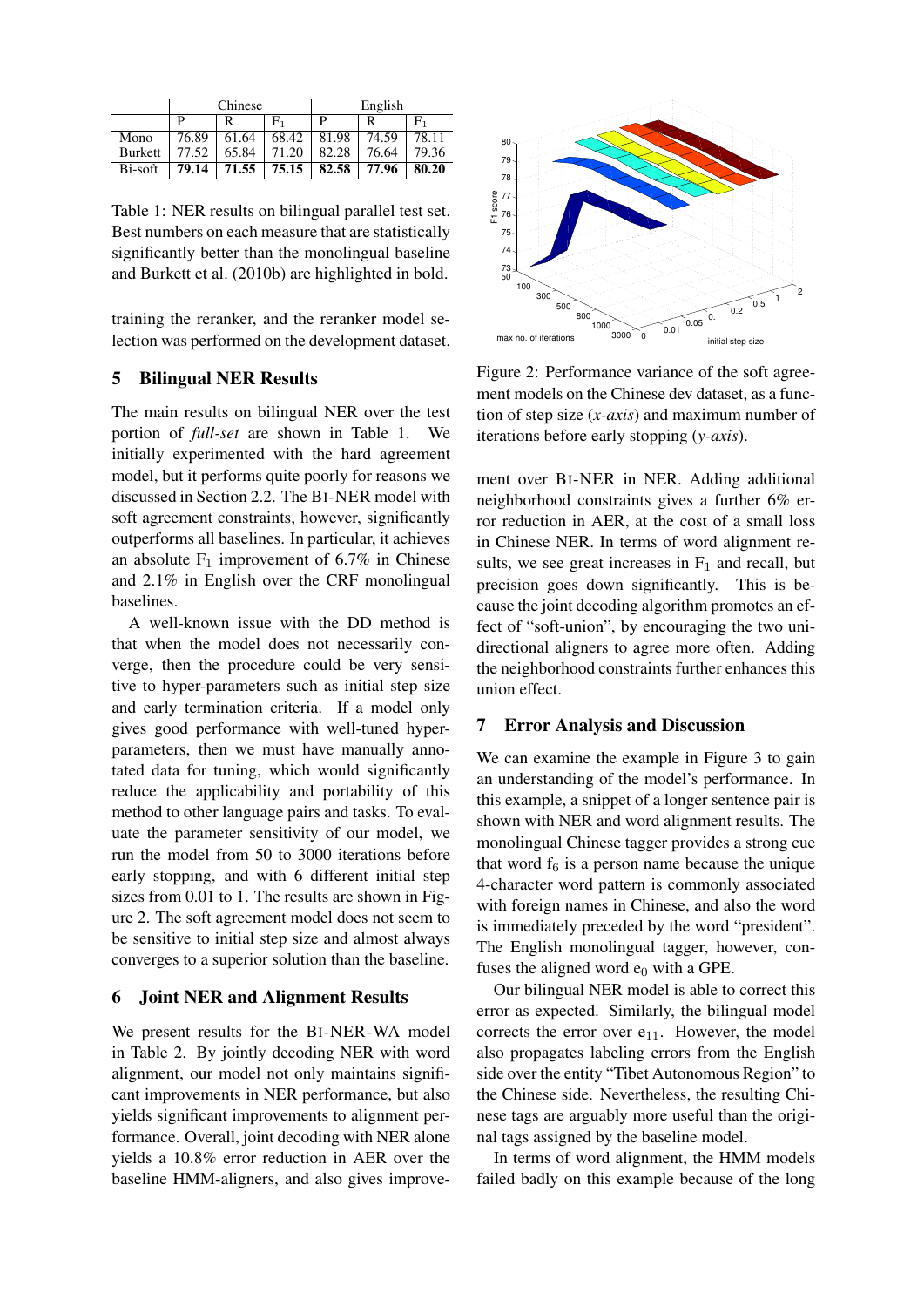|                           | NER-Chinese |       | NER-English    |       |       | word alignment |                          |       |       |       |
|---------------------------|-------------|-------|----------------|-------|-------|----------------|--------------------------|-------|-------|-------|
|                           | D           | R     | F <sub>1</sub> | D     | R     | $\rm{F}_1$     | D                        | R     | $F_1$ | AER   |
| HMM-WA                    |             |       |                |       |       |                | 90.43                    | 40.95 | 56.38 | 43.62 |
| Mono-CRF                  | 82.50       | 66.58 | 73.69          | 84.24 | 78.70 | 81.38          | $\overline{\phantom{0}}$ | -     |       |       |
| <b>Bi-NER</b>             | 84.87       | 75.30 | 79.80          | 84.47 | 81.45 | 82.93          |                          |       |       |       |
| <b>Bi-NER-WA</b>          | 84.42       | 76.34 | 80.18          | 84.25 | 82.20 | 83.21          | 77.45                    | 50.43 | 61.09 | 38.91 |
| B <sub>i</sub> -NER-WA+NC | 84.25       | 75.09 | 79.41          | 84.28 | 82.17 | 83.21          | 76.67                    | 54.44 | 63.67 | 36.33 |

Table 2: Joint alignment and NER test results. +NC means incorporating additional neighbor constraints from DeNero and Macherey (2011) to the model. Best number in each column is highlighted in bold.



Figure 3: An example output of our BI-NER-WA model. Dotted alignment links are the oracle, dashed links are alignments from HMM baseline, and solid links are outputs of our model. Entity tags in the gold line (closest to nodes  $e_i$  and  $f_j$ ) are the gold-standard tags; in the green line (second closest to nodes) are output from our model; and in the *crimson* line (furthest from nodes) are baseline output.

distance swapping phenomena. The two unidirectional HMMs also have strong disagreements over the alignments, and the resulting baseline aligner output only recovers two links. If we were to take this alignment as fixed input, most likely we would not be able to recover the error over  $e_{11}$ , but the joint decoding method successfully recovered 4 more links, and indirectly resulted in the NER tagging improvement discussed above.

# 8 Related Work

The idea of employing bilingual resources to improve over monolingual systems has been explored by much previous work. For example, Huang et al. (2009) improved parsing performance using a bilingual parallel corpus. In the NER domain, Li et al. (2012) presented a cyclic CRF model very similar to our BI-NER model, and performed approximate inference using loopy belief propagation. The feature-rich CRF formulation of bilingual edge potentials in their model is much more powerful than our simple PMI-based bilingual edge model. Adding a richer bilingual edge model might well further improve our results, and this is a possible direction for further experimentation. However, a big drawback of this approach is that training such a feature-rich model requires manually annotated bilingual NER data, which can be prohibitively expensive to generate. How and where to obtain training signals without manual supervision is an interesting and open question. One of the most interesting papers in this regard is Burkett et al. (2010b), which explored an "up-training" mechanism by using the outputs from a strong monolingual model as ground-truth, and simulated a learning environment where a bilingual model is trained to help a "weakened" monolingual model to recover the results of the strong model. It is worth mentioning that since our method does not require additional training and can take pretty much any existing model as "black-box" during decoding, the richer and more accurate bilingual model learned from Burkett et al. (2010b) can be directly plugged into our model.

A similar dual decomposition algorithm to ours was proposed by Riedel and McCallum (2011) for biomedical event detection. In their Model 3, the trigger and argument extraction models are reminiscent of the two monolingual CRFs in our model; additional binding agreements are enforced over every protein pair, similar to how we enforce agreement between every aligned word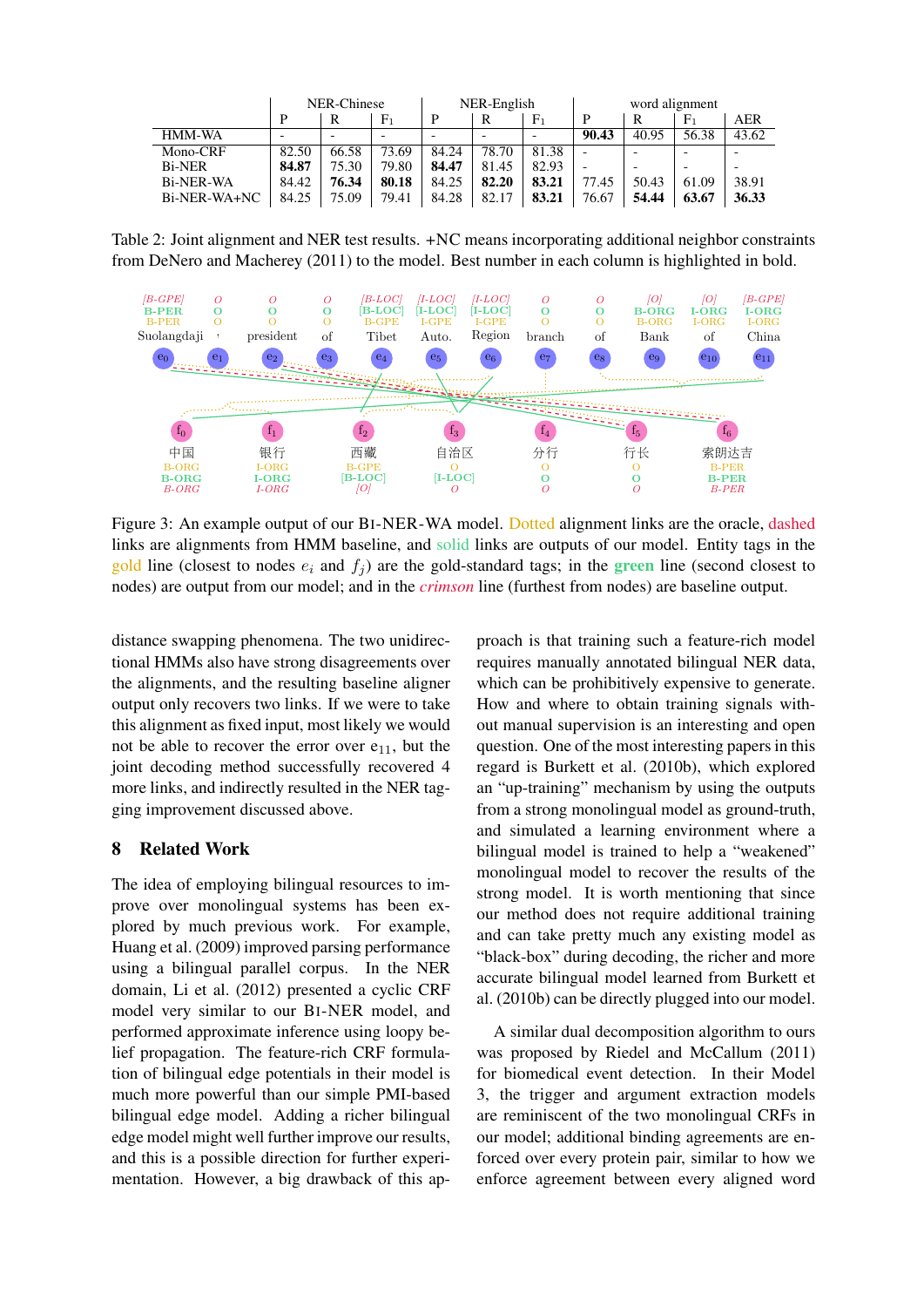pair. Martins et al. (2011b) presented a new DD method that combines the power of DD with the augmented Lagrangian method. They showed that their method can achieve faster convergence than traditional sub-gradient methods in models with many overlapping components (Martins et al., 2011a). This method is directly applicable to our work.

Another promising direction for improving NER performance is in enforcing global label consistency across documents, which is an idea that has been greatly explored in the past (Sutton and McCallum, 2004; Bunescu and Mooney, 2004; Finkel et al., 2005). More recently, Rush et al. (2012) and Chieu and Teow (2012) have shown that combining local prediction models with global consistency models, and enforcing agreement via DD is very effective. It is straightforward to incorporate an additional global consistency model into our model for further improvements.

Our joint alignment and NER decoding approach is inspired by prior work on improving alignment quality through encouraging agreement between bi-directional models (Liang et al., 2006; DeNero and Macherey, 2011). Instead of enforcing agreement in the alignment space based on best sequences found by Viterbi, we could opt to encourage agreement between posterior probability distributions, which is related to the posterior regularization work by Graça et al. (2008). Cromières and Kurohashi (2009) proposed an approach that takes phrasal bracketing constraints from parsing outputs, and uses them to enforce phrasal alignments. This idea is similar to our joint alignment and NER approach, but in our case the phrasal constraints are indirectly imposed by entity spans. We also differ in the implementation details, where in their case belief propagation is used in both training and Viterbi inference.

Burkett et al. (2010a) presented a supervised learning method for performing joint parsing and word alignment using log-linear models over parse trees and an ITG model over alignment. The model demonstrates performance improvements in both parsing and alignment, but shares the common limitations of other supervised work in that it requires manually annotated bilingual joint parsing and word alignment data.

Chen et al. (2010) also tackled the problem of joint alignment and NER. Their method employs a

set of heuristic rules to expand a candidate named entity set generated by monolingual taggers, and then rank those candidates using a bilingual named entity dictionary. Our approach differs in that we provide a probabilistic formulation of the problem and do not require pre-existing NE dictionaries.

# 9 Conclusion

We introduced a graphical model that combines two HMM word aligners and two CRF NER taggers into a joint model, and presented a dual decomposition inference method for performing efficient decoding over this model. Results from NER and word alignment experiments suggest that our method gives significant improvements in both NER and word alignment. Our techniques make minimal assumptions about the underlying monolingual components, and can be adapted for many other tasks such as parsing.

# Acknowledgments

The authors would like to thank Rob Voigt and the three anonymous reviewers for their valuable comments and suggestions. We gratefully acknowledge the support of the National Natural Science Foundation of China (NSFC) via grant 61133012, the National "863" Project via grant 2011AA01A207 and 2012AA011102, the Ministry of Education Research of Social Sciences Youth funded projects via grant 12YJCZH304, and the support of the U.S. Defense Advanced Research Projects Agency (DARPA) Broad Operational Language Translation (BOLT) program through IBM.

Any opinions, findings, and conclusion or recommendations expressed in this material are those of the authors and do not necessarily reflect the view of DARPA, or the US government.

# References

- Yaser Al-Onaizan and Kevin Knight. 2002. Translating named entities using monolingual and bilingual resources. In *Proceedings of ACL*.
- Bogdan Babych and Anthony Hartley. 2003. Improving machine translation quality with automatic named entity recognition. In *Proceedings of the 7th International EAMT workshop on MT and other Language Technology Tools, Improving MT through other Language Technology Tools: Resources and Tools for Building MT*.